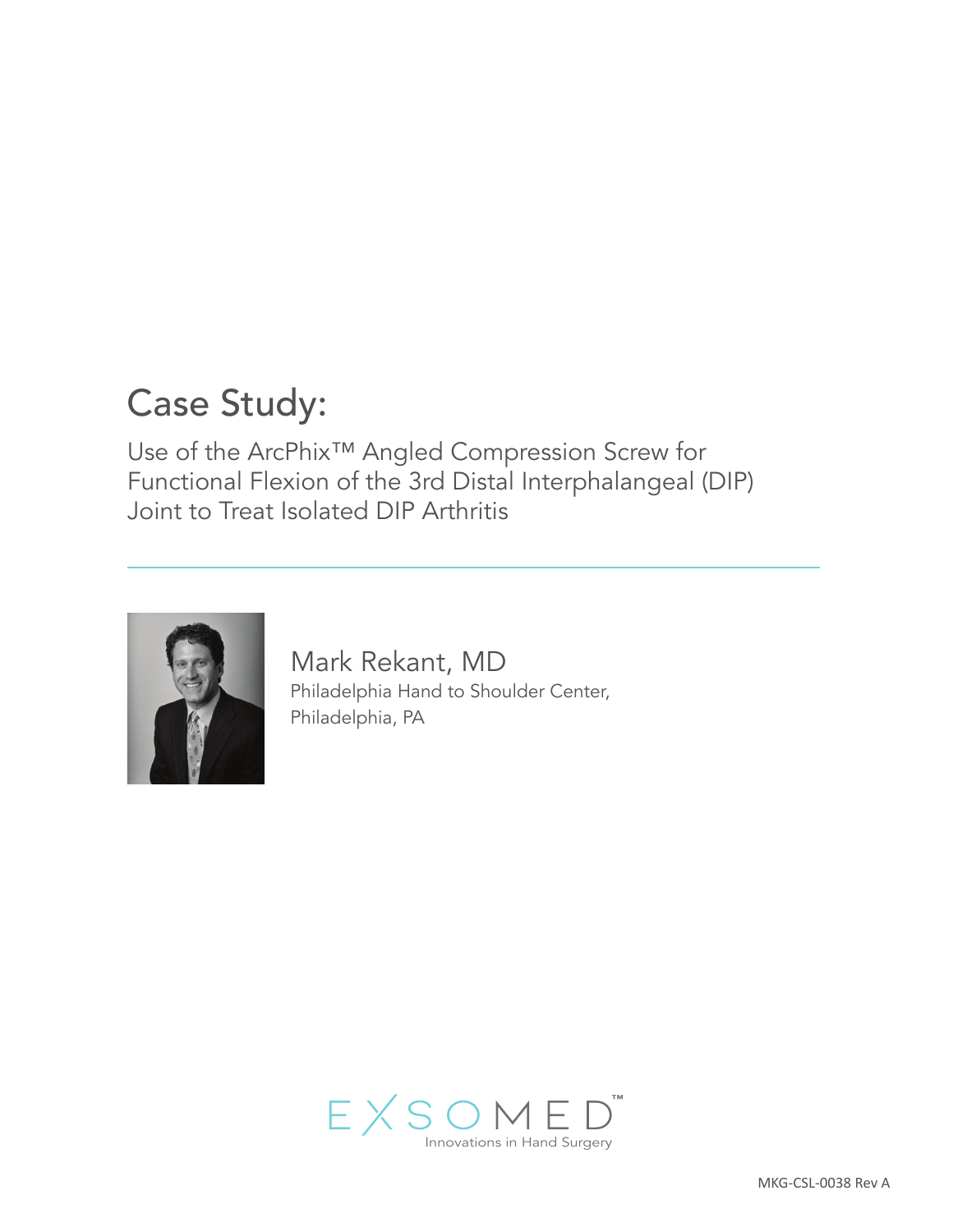#### Pre-op



### Case Presentation

Patient was a 58-year-old female who suffered from isolated arthritis on her 3rd distal interphalangeal joint. An intramedullary (IM) approach that provided compression, stable fixation, and functional flexion DIP fusion was recommended to achieve early mobilization and maintain finger dexterity and grip strength.



## Pre-op Plan

Dr. Rekant normally considers IM fixation with headless compression screws due to satisfactory DIP fusion outcomes but found it difficult to create an angled fusion with a straight implant. He proceeded with the ArcPhix angled compression screw because the pre-bent design simplifies the construction of a clinically appropriate angle (18°) for functional flexion of the DIP joint and is accompanied by the additional benefits of improved finger dexterity and grip strength compared to full extension fusions.



## Operative Findings and Approach

Dr. Rekant removed the scar tissue and decorticated the bone ends in a manner that allowed for good apposition at the desired angle. He aligned the distal and middle phalanges, in a manner typical for standard IM K-wire fixation, for IM guidewire placement through both the distal and middle phalanges in a retrograde fashion. Afterwards, Dr. Rekant drilled by passing the cannulated drill over the guidewire to the desired depth of the implant, which was approximately 16mm into the middle phalanx. He removed the drill and guidewire to insert the ArcPhix angled